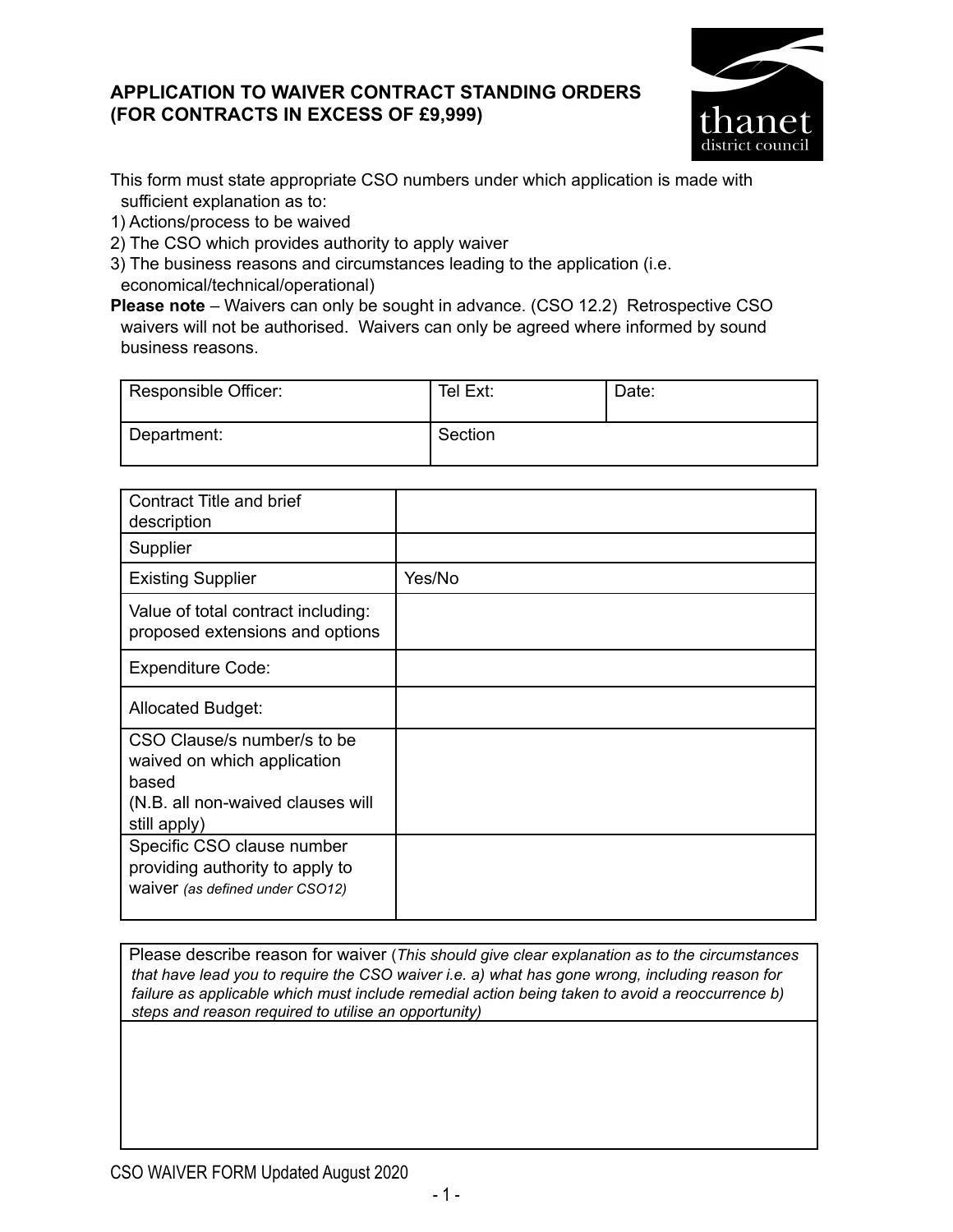All decisions on waivers must take into account probity and value for money. Please provide evidence to demonstrate this has been achieved.

| List information (This should include information such as selection process/market |
|------------------------------------------------------------------------------------|
| competition/benchmarking)                                                          |

I understand and will ensure all necessary contract documentation appropriate to Council requirements is in place and validated. These to include financial check, Insurances, CIS details, Health and Safety, Equalities and Diversity, Child Protection and Safeguarding Generally, TUPE as and where appropriate to the nature of the contract and as required by Council procedures.

The information provided on this form is correct and detail provided is representative of the full requirement and circumstances. I understand approval is based on information provided and therefore limited to the scope contained. The proposed expenditure is within the Budget/Capital Programme and Policy Framework and I have read the Council's Contract Standing Orders and have complied with all the requirements.

## **NB Officers who breach the Council's Contract Standing Orders will be subject to disciplinary proceedings**.

| <b>Responsible Officer completing form</b> | Date: |
|--------------------------------------------|-------|
| Name                                       |       |
| Signature                                  |       |